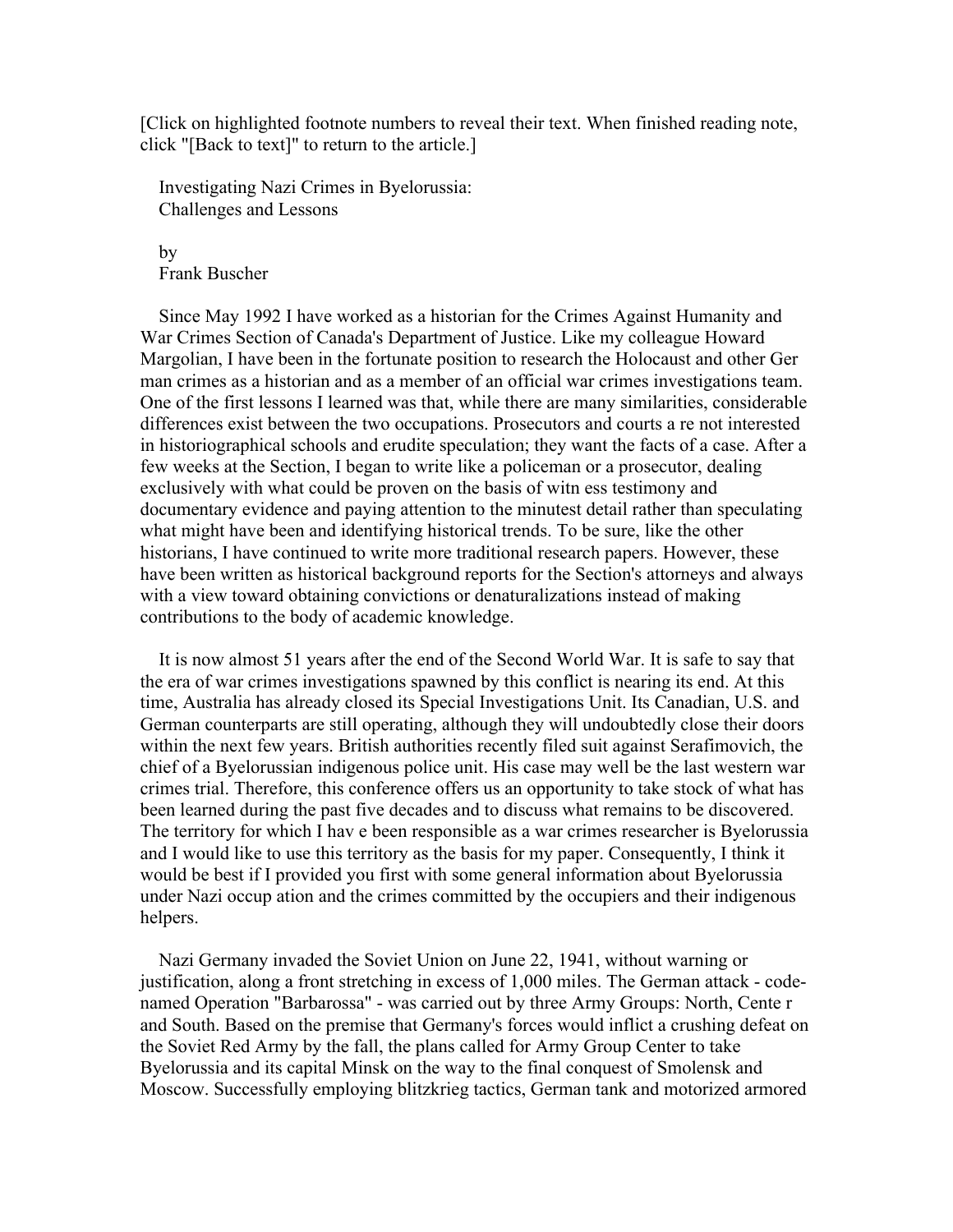divisions did in fact inflict humiliating defeats on the enemy and conquer vast amounts of Byelorussian territory within a matter of days. Minsk fell to the invaders as early as the end of June and by mid-July almost the entire Byelorussian Soviet Socialist Republic was under German control. (1)

 Administratively, the territory of Byelorussia, which the Germans called "Weißruthenien (White Ruthenia)," was divided into two main areas for most of the German occupation. (2) Roughly the eastern third co mprised the rear area of Army Group Center and was administered by the military. The western two-thirds was put under civilian administration by the Reichs Ministry for the Occupied Eastern Territories (RmfdbO) in September 1941 and named the Generalkommissariat Weißruthenien. The dividing line between civil and military administration ran north to south approximately 50 km east of Minsk, roughly from Disna to Borisov to Petrikov. Expecting that the front would continue to move eastward, civilian officials believed that they would soon take over the eastern districts from the military as well. However, military reality, i.e. the failure of the German forces to advance farther to the East for any extended period of time, prevent ed the Generalkommissariat's take-over of Byelorussia in its entirety and thus the eastern third remained in Army Group Center's rear area. In this manner, Byelorussia endured three years - from June 1941 until August 1944 - of Na zi occupation.

 Byelorussia's Jewish population numbered almost 1.1 million on the eve of the German invasion. In fact, many of Byelorussia's largest cities - Minsk, Vitebsk, Mogilev, Gomel, Bobruisk, Orsha - had Jewish majorities. The invading Germans began the murder of Byelorussian Jews soon after their arrival. Jews who were not killed during the initial operations were forced to move into ghettos. These ghettos were systematically liquidated from the fall of 1941 to the fall of 1943. German authorities a lso accused the Jews of being the driving force behind the Soviet partisan movement, whose members began to operate in growing numbers behind German lines in the spring of 1942. For example, Wilhelm Kube, the Commissar General for White Ruthenia, equated Jews with partisans in the same report in which he proudly told his superiors about the murder of 55,000 Byelorussian Jews during a ten-week period in the spring and summer of 1942. (3)

 Most Nazi crimes in Byelorussia, particularly the murder of Byelorussian Jewry, were committed by mobile forces. Units belonging to two of Heydrich's Einsatzgruppen - A and B - were operating in Byelorussia. They received assistance from regular German police battalions and Waffen-SS units. To be sure, some of the Einsatzgruppen headquarters became stationary at the end of 1941 for the purpose of establishing an SS/police structure in the occupied Soviet Union. Yet, the occupiers' killing opera tions never really lost their mobile character throughout the occupation owing to the expanse of the areas to which these forces were assigned. After the war, members of the Einsatzgruppen were the subjects of several trials, most notably that of Otto Oh lendorf and 20 other officers before a U.S. military tribunal from July 1947 to April 1948. (4) Beginning in 1950 West German courts also tried Einsatzgruppen men. (5) In addit ion to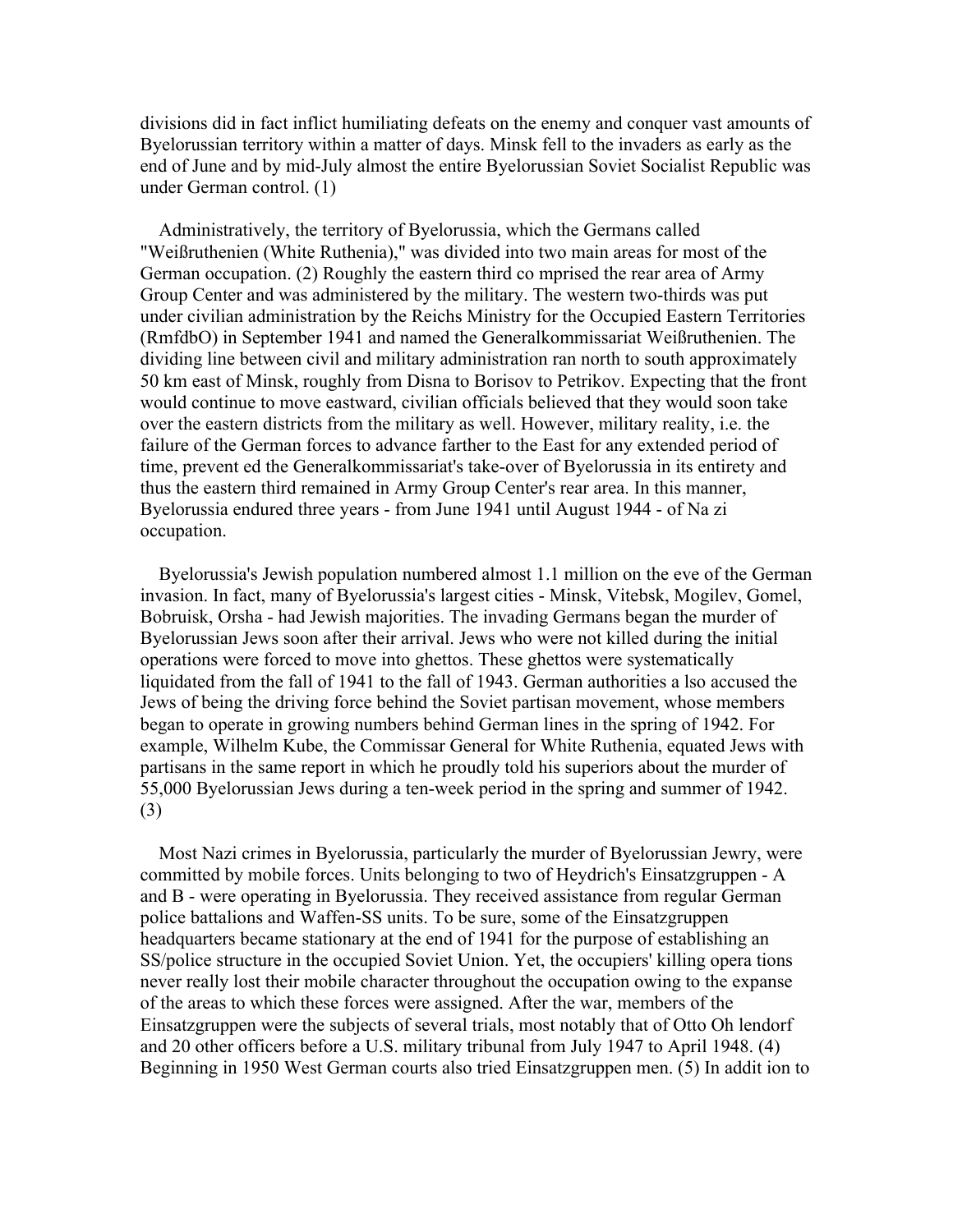the courts, historians also began to investigate the Einsatzgruppen and publish their findings. (6)

 While the history of the Einsatzgruppen is by now well-documented, the same cannot be said for most of the indigenous units who assisted the Germans in the murder of Soviet Jews and gentiles. Some - like the Arjas Commando, the Kaminsky Brigade an d the SS unit "Druzhina" - have attained great notoriety. However, historians have paid little attention to the large numbers of lesser-known indigenous "security" forces without which the Germans would have encountered greater difficulty in liquidating entire ghettos and staging massive murder and pillage operations disguised as anti-partisan actions. The Germans established two types of local units: the Schutzmannschaft and the Ordnungsdienst. The forme r generally operated in areas under civilian administration and fell within the SS/police command structure; the latter was established in army and army group rear areas and placed under the authority of local and district military commanders. Historians have only recently begun to study the Schutzmannschaften and the Ordnungsdienst. (7)

 Large numbers of indigenous forces where active in Byelorussia. A compilation of forces stationed in the area of the Higher SS and Police Leader for Russia-Center and White Ruthenia dated May 1, 1943, lists 19 indigenous Schutzmannschaf ten. Of these, 17 were assigned to the SS and Police Leader for White Ruthenia in Minsk. (8) Four were Lithuanian, two Latvian, three Byelorussian, seven Ukrainian, and one - SS unit "Druzhina" - consisted of 2,000 Russians and Ukrainians who distinguished themselves for their extremely brutal conduct during a major anti-partisan operation code-named "Cottbus" in May and June 1943. (9) These forces were mobile, although it must be stressed that the Germans also established large numbers of stationary Schutzmannschaften whose operations were limited to specific towns or districts. The commanders of mobile Schutzmannschaften were German police or gendarmerie officers, while the rank-and-file consisted of indigenous volunteers. Most mobile Schutzmannschaften were battalions with personnel strengths between 350 and 450; the personnel strengths of stati onary Schutzmannschaften were usually lower. As a result of desertions and casualties suffered in battles with Soviet partisans, there was considerable turnover. Consequently, the number of those who served in a given Schutzmann schaft throughout its history is undoubtedly much higher than the number of those who joined initially. (10)

 There is considerable documentary evidence and witness testimony to establish the participation of Schutzmannschaften in the commission of Nazi crimes. From the outset, their members took part in the murder of Jews and gen tiles. For example, in October and November 1941 Lithuanian Schutzmannschaft Battalion 12 killed thousands of civilians in cities and towns throughout central Byelorussia. Attached to German Police Reserve Battalion 11, it participated in the murder of the Jewish population of Slutsk. The brutality of the forces carrying out the executions was such that the leading German civilian administrator in Slutsk sent a lengthy report to his superior, strongly protesting the conduct of the police forces. (11)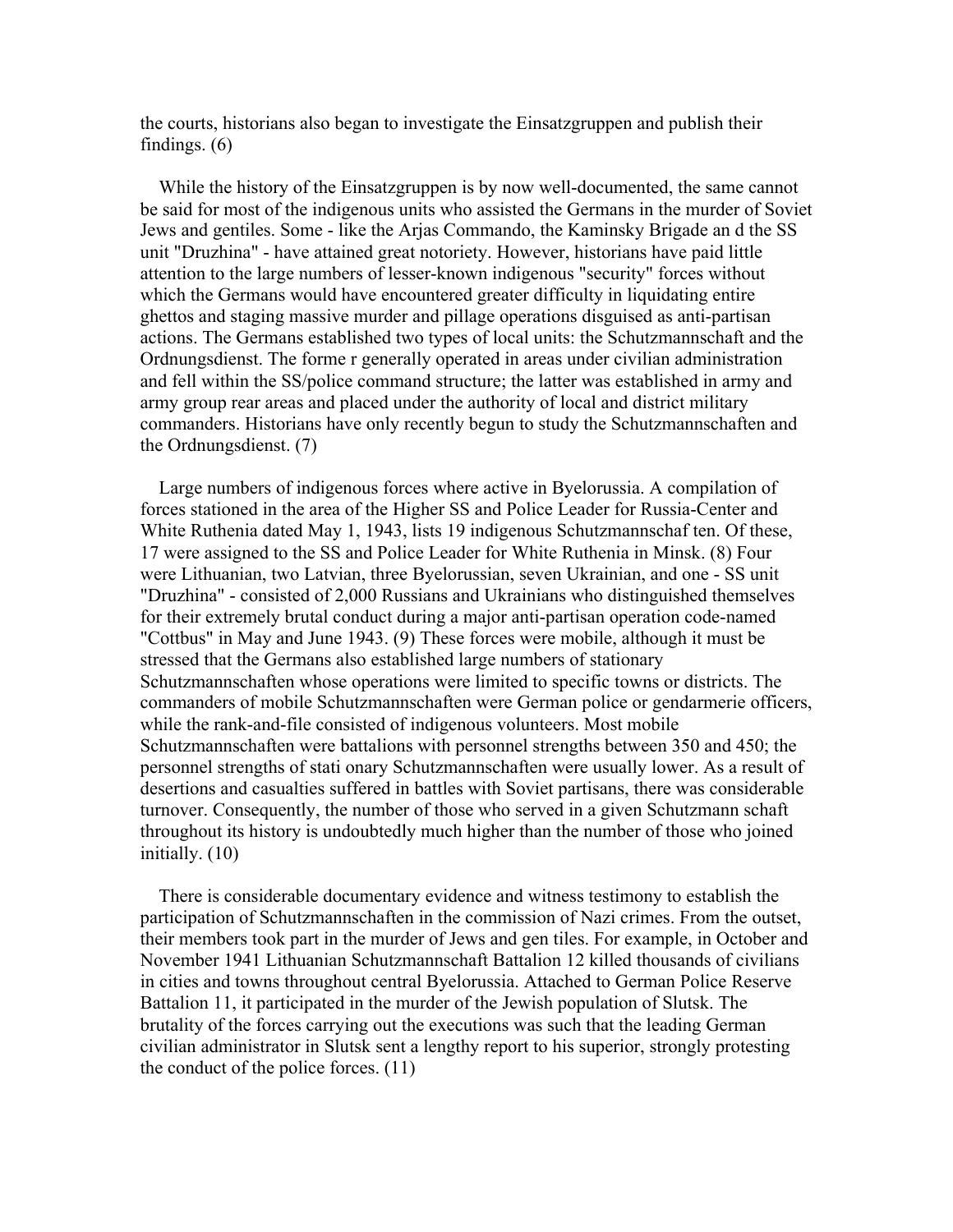Considerably less evidence exists with respect to the Ordnungsdienst's participation in Nazi crimes. However, there are numerous indications that its role transcended that of a simple indigenous security force for the milit ary's rear areas. For example, the commander of Army Group Center Rear Area, General Max von Schenckendorff, described the Ordnungsdienst as "first and foremost an organ of the SD." (12) More telling, though, is a document referring to Ordnungsdienst men in Chaussy as guarding "abandoned Jewish furniture."(13) Similarly, Feldkommandantur (district military headquarters) (V)200 in the Dobrush-Klincy area reported that the indigenous unit it had established was guarding Jews. (14) Further, one of the first explicit duties of the OD in Smolensk was "to control the Jewry," particularly by preventing Jews from settling outside the ghetto which the invaders had established (15). Clearly, then, both the Schutzmannschaften and the Ordnungsdienst warrant further historic al inquiry to clarify issues such as organization, duties, membership, local variations, involvement in criminal activity etc.

 One of the main tasks of indigenous forces was to assist the Germans in the "pacification" of the occupied areas. This included combatting the growing Soviet partisan movement. SS and police officials regularly used mobile Schutzmannschaft forces during many major anti-partisan operations in Byelorussia. The operational orders and battle reports filed by SS and police commanders like Curt von Gottberg leave no doubt as to Schutzmannschaft involvement. The vast majority of such operations were l aunched to terrorize, plunder and decimate the local gentile population and, of course, to murder the remaining Jews. Some, like the above-mentioned Operation "Cottbus" or Operation "Hermann," resulted in heinous crimes committed by German and indigenous police forces. German records show that old men, women and children were routinely herded into barns which were subsequently set on fire. In fact, German civilian administrators were very concerned about the impact of such atrocities on the surviving c ivilian population. One report described the political effects of the killing of innocent Byelorussian women and children as "disastrous." (16)

 The Germans did not rely solely on major operations to combat the partisans. In fact, much of their war against the movement took place in countless smaller battles. Such encounters usually did not involve large indigenous forces. Nonetheless, n ative collaborators were crucial to this effort as well. The outcome was identical to that of the large operations: dead villagers, devastated villages, plundered livestock and crops. The crimes committed as part of the occupiers' war against partisans, and particularly the involvement of indigenous personnel, calls for further historical research. What motivated some Soviet citizens to take up arms against and take part in the brutal slaughter and plunder of their fellow-countrymen? Who did most of t he dirty work, the Germans or their local helpers? How did many of those who served in indigenous units manage to settle in western countries after the war and lead normal lives? Why have western governments and courts been largely unsuccessful in bring ing these men to justice? Historian have yet to provide answers to these questions.

 Soviet courts were much more active and successful in this area. Large numbers of indigenous collaborators were tried and convicted before tribunals of the Soviet secret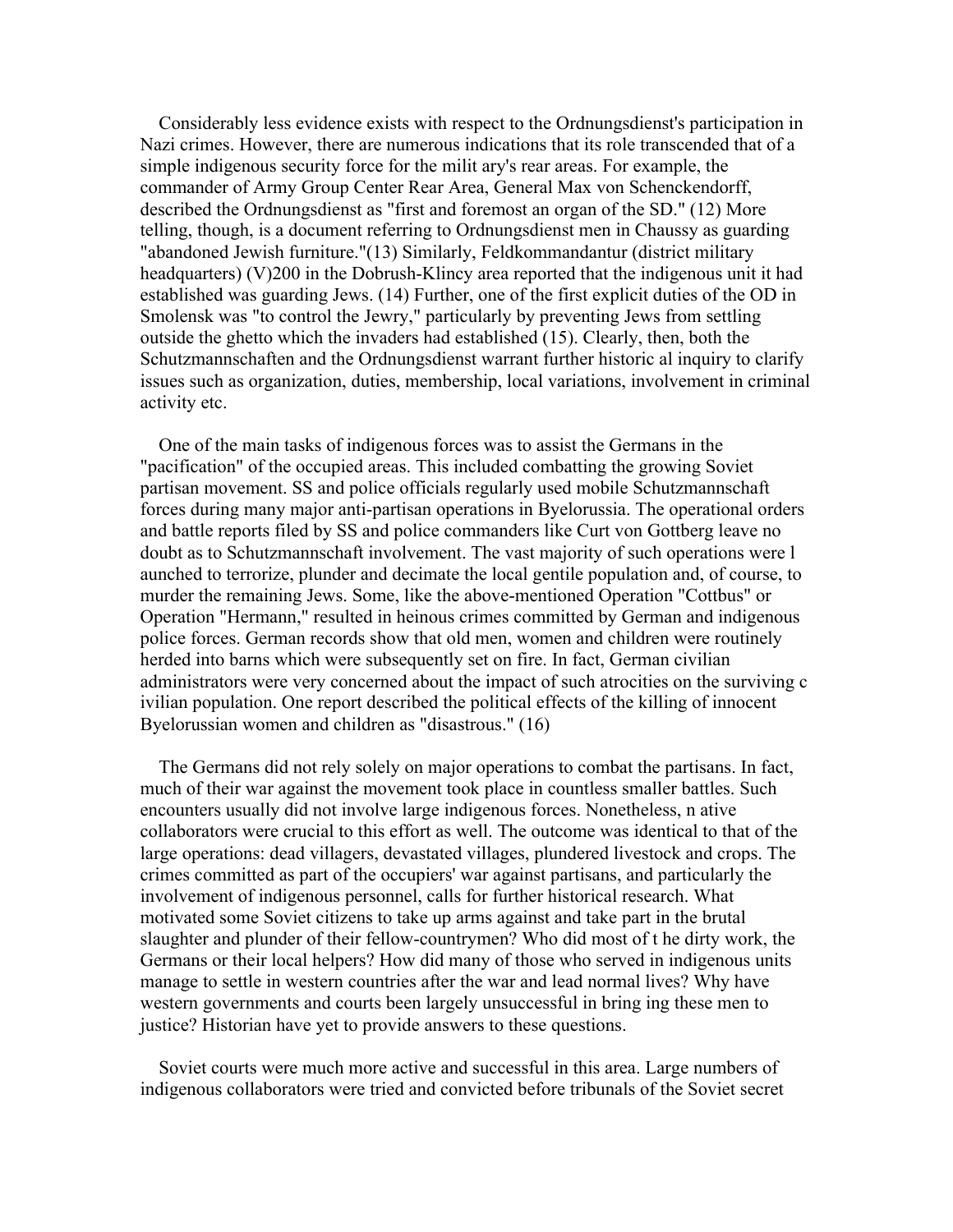police, the NKVD and its successors. They began their work during the closin g months of the war, lasting well into the 1980s. Their modus operandi, particularly their utter disregard for the rights of defendants, appears appalling in the west. Further, one cannot escape the impression that these trials served a politic al purpose as well as justice; Stalin's and later governments undoubtedly wished to impress the cost of treason on the Soviet population. (17)

 I have examined many volumes of Soviet trial records in the course of my work. All of these proceedings dealt with indigenous collaborators; some held relatively high ranks, most were rank-and-file members of Schutzmannschaften or Ordnungsdienst units. The tribunal records of the late 1940s and early 1950s are remarkably short, t ypically consisting of one, perhaps two volumes. Almost all trials involved multiple defendants. They were preceded by lengthy interrogations on the part of the secret police. At times, defendants were subjected to 20 or more sessions of intense questioning. The vast majority of defendants broke down, admitting their guilt and implicating numerous others, who were promp tly arrested or, if they could not be located, became the subjects of systematic investigations into their whereabouts. Surprisingly, even during Stalin's day, only a minority of defendants received the death penalty; most were sentenced to ten or twenty -five years in a labor camp. Many of these defendants benefitted from Khrushchev's amnesty.

 Over time, the records of Soviet trials became longer. By the 1980s many consisted of multi-volume sets. The proceedings continued to involve multiple-defendants and numerous, lengthy pre-trial interrogations. However, the newer records include considerably more evidence than those produced during Stalin's last years. For example, many feature copies of crucial captured German documents as well as photographs of the scene of the crime. Prosecutors also incorporated the testimony of survivors t o a greater extent, in contrast to earlier trials which had relied for the most part on the testimony of indigenous collaborators who had served in the same unit as the accused.

 If the Soviet successor states ever decide to open these records to the public, they would without doubt constitute valuable historical sources. To be sure, western scholars would have to exercise caution, taking into account Soviet legal practice s and the trials' political and propagandistic functions. Nonetheless, such records would enhance our knowledge and understanding of indigenous collaborators and their units as well as their involvement in the murder of Jewish and gentile civilians.

 Western scholars will also benefit from the countless captured German documents stored in archives throughout the former Soviet Union. I have visited and examined the holdings of the State Central Archive in Minsk and all six State Regional Archives in the Republic of Belarus, located at Minsk, Brest, Grodno, Vitebsk, Mogilev, and Gomel. Three - Vitebsk, Mogilev, and Gomel - are best suited for research on German military administration in general and the Ordnungsdienst in particular. One - Grodno - contains numerous files relating to Bezirk Bialystok. The remaining archives hold documents on all aspects of the civilian administration; SS/police in the Generalkommissariat White Ruthenia, including Schutzmanns chaften; the treatment of the indigenous population; the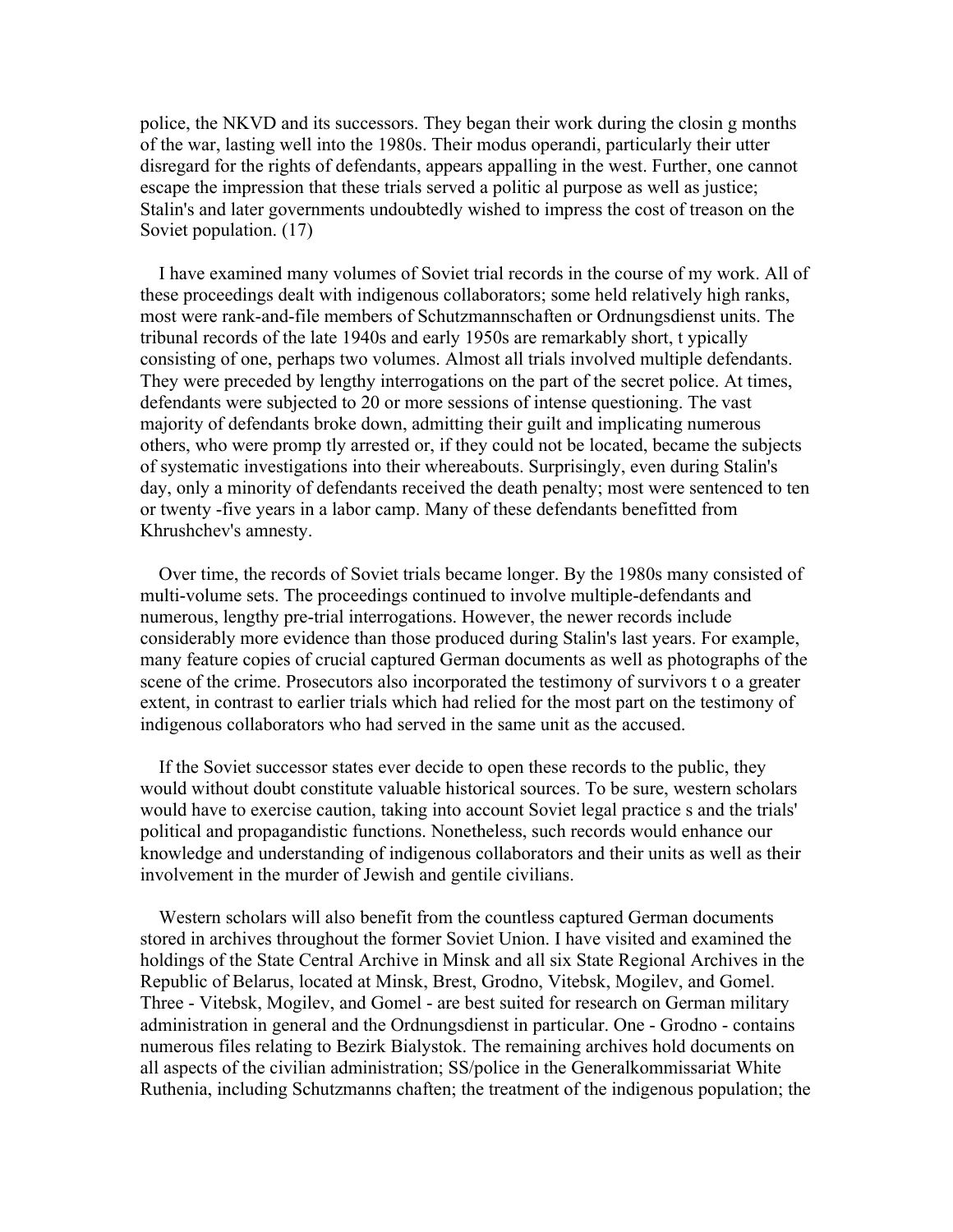murder and systematic plunder of the Jews; the reaction of gentiles to the murder of the Jews etc. Three of the documents which have touched me personally the most are located in Minsk and Brest. One deals with a Jewish boy and a Soviet POW who were executed twice. The first execution was botched and both were able to free themselves from their grave despite serious injuries. The two were captured several days later and shot again. (18) The second discusses the shooting of an entire gypsy family as partisans. According to the German gendarmerie official who reported the execution, three adults and five children were shot. The youngest "part isan" was two months old. (19) The third describes the behavior of gentiles in Minsk during a Judenaktion in November 1942. Local Byelorussians seized the apartments and property of Jews wh ile the ghetto was still being cleared and apparently displayed such rapacity that the police had difficulty controlling the situation. (20)

 In conclusion, the historical profession has made enormous strides over the years in its investigation of the Holocaust and other Nazi crimes. Raoul Hilberg, Yehuda Bauer, Richard Breitman, Christopher Browning, Helmut Krausnick and many others ha ve made significant contributions. At the same time, much remains to be learned and numerous sources remain to be examined. Thus, Holocaust research should continue with great intensity in the future.

## Endnotes

 1. Horst Boog et al, Das deutsche Reich und der Zweite Weltkrieg (Stuttgart: DVA, 1983), 10 vols., :451-461. [Back to text]

 2. The extreme southern and western portions of Byelorussia were administered differently. The southernmost areas became parts of Reichskommissariat Ukraine while the westernmost parts, including Grodno, wer e integrated in Bezirk Bialystok. [Back to text]

 3. Kube to Reichskommissar Ostland Hinrich Lohse, 31 July 1942, Nuremberg Document 3428-PS. [Back to text]

 4. Nuremberg Military Tribunal, Volume 4, U.S. vs. Otto Ohlendorf, et al (Washington: GPO, 1949). [Back to text]

 5. Adalbert Rückerl, NS-Verbrechen vor Gericht (Heidelberg: Müller, 1982). [Back to text]

 6. The best study continues to be Helmut Krausnick and Hans-Heinrich Wilhelm, Die Truppe des Weltanschauungskrieges (Stuttgart: DVA, 1981). [Back to text]

 7. For Schutzmannschaften, see Richard Breitman, "Himmler's Police Auxiliaries in the Occupied Soviet Territories," Simon Wiesenthal Center Annual 7:23-39; for the Ordnungsdiens t, see Theo Schulte, The German Army and Nazi Policies in Occupied Russia (Oxford: Berg, 1989). [Back to text]